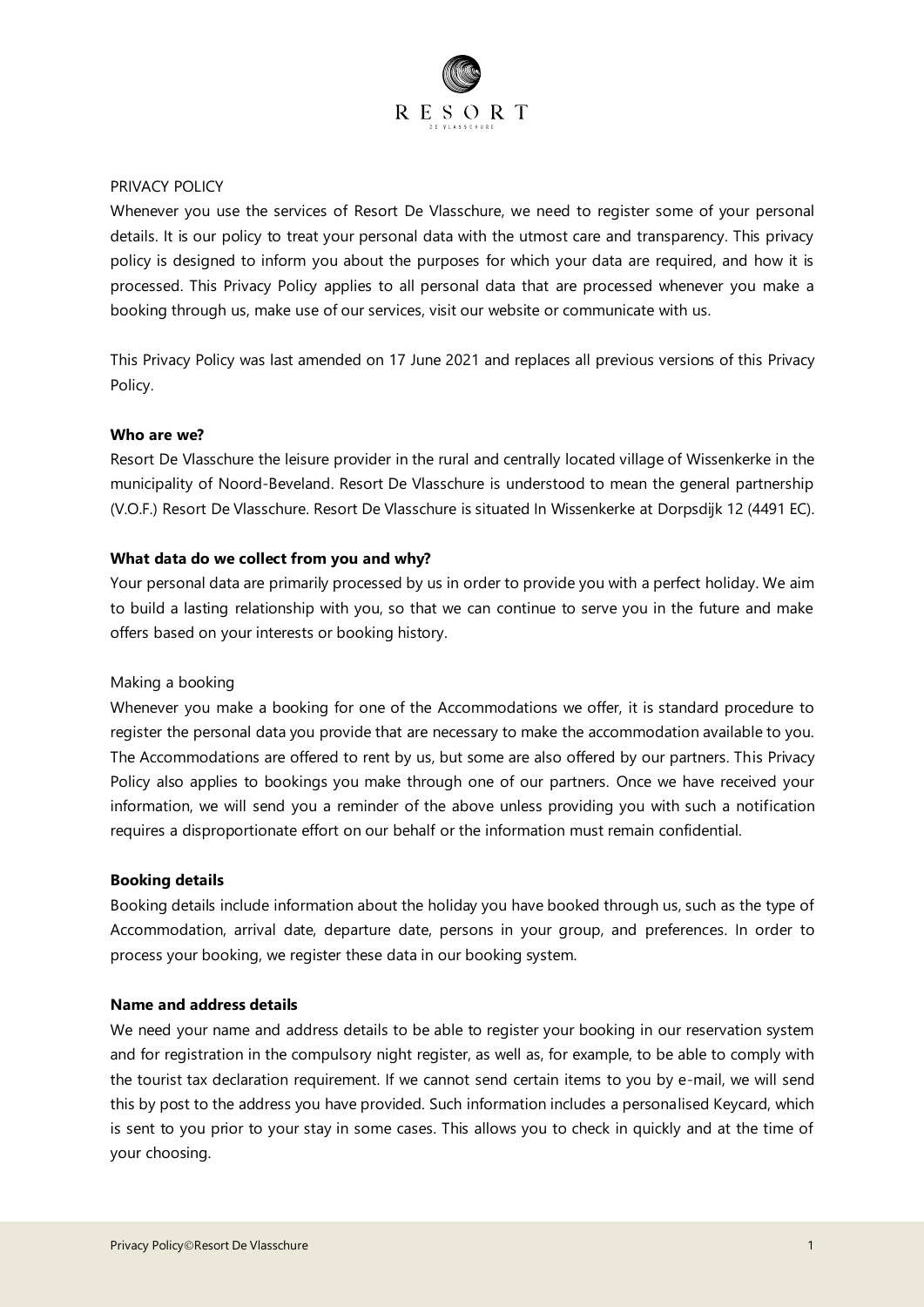

# **Phone number and email address**

Confirmation of your booking will be sent to the e-mail address you provided, together with any interesting information about the park where you will be staying and the surrounding area. If we have any questions shortly before your stay, we will contact you by phone.

## **Date of birth**

Bookings can only be made by persons over the age of 21. By providing your date of birth we can verify whether you are authorised to make a booking.

#### **Bank account number**

Payment for your booking can be made via our secure payment environment or by bank transfer.

A deposit will be charged for most accommodations. We only register your bank account number for the refund of the deposit. We are not, nor shall we ever be able to, debit your account.

If you wish to pay by credit card, your details will be forwarded to the financial institution that processes the payment. We will not have access to your credit card details, but will be able to see that you have paid by credit card.

# MARKETING

#### **Newsletters**

After you have made a booking with Resort De Vlasschure or have subscribed to our newsletter via the website, we use your e-mail address to send our (personalised) newsletters. Personalised newsletters are understood to mean newsletters that relate to holidays that are similar to holidays that you have booked previously or that match the interests you have stated in relation to holidays. This ensures that you do not receive an unnecessary number of e-mail notifications. Naturally, you are not obliged to inform us of your interests.

We send a maximum of two newsletters a month. Whenever you receive one of our newsletters, we can tell whether you have received the newsletter, whether you have opened the newsletter, and whether you clicked a link in the newsletter.

You can unsubscribe from the newsletter via a link in the newsletter.

#### **Ads on other platforms**

We also use your e-mail address to show you advertisements on Facebook that match your interests. We can never see which ads are displayed to which person, nor can we see whether a Facebook account is linked to your e-mail address. Let us know if you do not wish to see personalised ads on Facebook. When you visit the Resort De Vlasschure website, we use cookies to show you personalised ads on other websites. Please read our Cookie Policy for further details.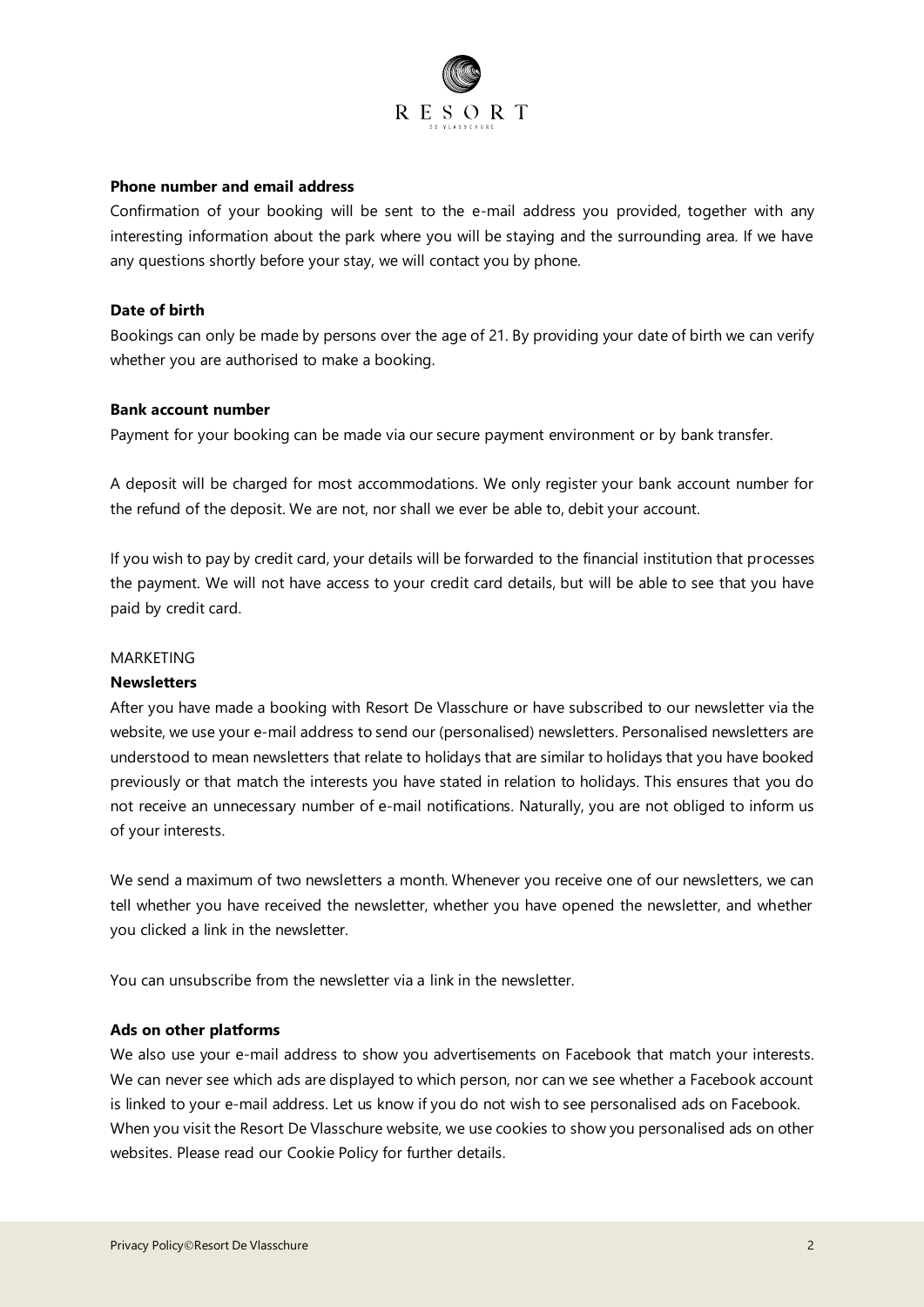

# **Contact with our guest services**

Our guest services team is happy to assist you if you have any questions regarding your booking or your stay. You can reach our guest services team through various channels.

# **Online contact**

If you contact us using the contact form on the website, the nature of your enquiry, name and contact details will be registered. If you make an enquiry via social media or the online chat facility, only your name and e-mail address will be registered. The same applies to any e-mails you send us. We need to register this data in order to communicate with you. This also enables us to retrieve your data and answer your questions quickly and efficiently.

## **By phone**

We may record telephone calls for quality control and training purposes. You will always be notified of the fact that the conversation may be recorded prior to the telephone call. The recordings are retained for a short period of time and then automatically deleted.

Improving our services

#### **We value your opinion**

We are very interested to hear your experiences of the booking process and your subsequent stay. This is why, after making a booking, we will ask you to take part in a survey, based on which we will be able to improve the booking process. After your stay you will receive a second request to complete a survey. Your review of your stay will be used internally to improve our services and will only be posted on the review platform of Resort De Vlasschure with your consent.

# **Use of website**

When you use our website, we automatically store certain information. This may include information regarding the URL you used,, which URL you subsequently clicked, which browser you use, your IP address and the date and time at which you accessed our website. We also collect information about the hardware, software and internet browser you use.

We use this information in the normal usage and management of our website and may release this information in groups. This grouping makes it impossible to trace the data back to a particular user. We are not interested in data that reveal the identity of a visitor to our site. Resort De Vlasschure is interested in information that pertains to the use of the site, such as the number of visitors, peak hours, and mostvisited pages.

Resort De Vlasschure uses cookies and other technologies on the website. We kindly refer you to our Cookie Policy for more information in this regard.

## **Analytics for management information**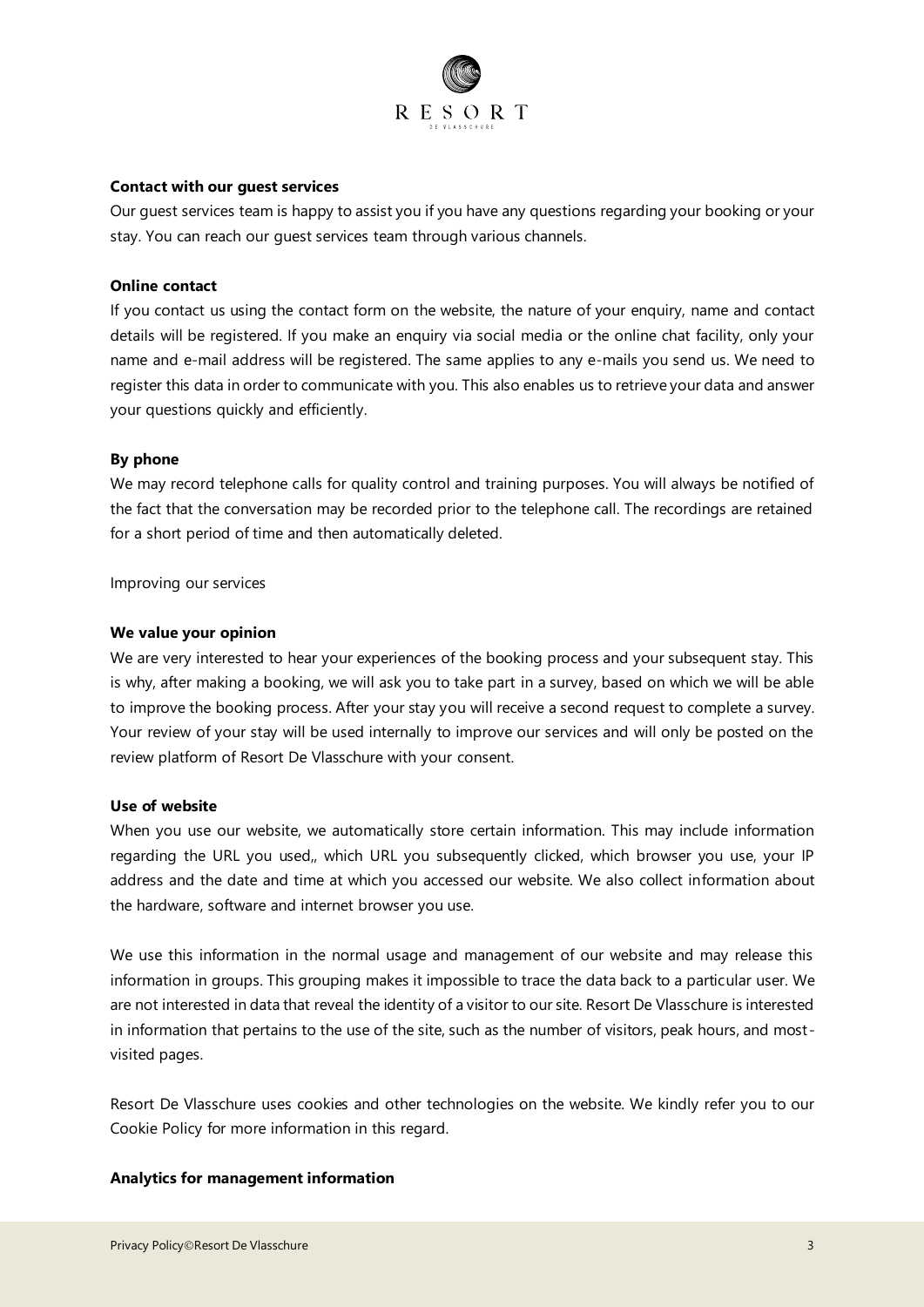

Finally, data such as the province and country in which you live, as well as the composition of your family, can be used to conduct analyses to obtain management information. However, your data will be fully anonymised and will not be traceable back to you.

# **Data received from third parties**

Sometimes we do not receive data directly from you, but from a third party. For example, when you make a booking for one of our accommodations through one of our partners, this partner forwards certain information about you to us. This allows us to register and process your booking. Questions or changes regarding your booking or stay can also be passed on to us by our partners. Where reasonably possible, we will notify you that we have received your data.

Any information we receive from third parties may be combined with information that has been provided by you.

## **On what basis do we process personal data?**

When processing your personal data, we do so in compliance with the stipulations of the General Data Protection Regulation. As such, there is always a basis for processing your personal data. Your data are primarily processed in relation to making a booking. We require this information to execute the agreement between you and Resort De Vlasschure. If you do not provide us with the required personal data, you will not be able to make use of our services.

Resort De Vlasschure has a legitimate interest in processing your data in the context of improving our services, our marketing activities and to enable us to deal with your enquiries and questions efficiently. In doing so, we carefully consider your interests and those of the organisation.

Processing of some of your data is also necessary to comply with a legal obligation. For example, we are required by law to register some of your data in the night register.

Should we require more details from you, we will always request your consent.

# **With whom do we share your personal data?**

For the park, we are obliged to register your name, place of residence, arrival and departure date in the night register. The municipality may ask us to provide the data from the night register. In connection with filing the obligatory tourist tax, we also provide the municipality with your postal code, place of residence, date of birth, family composition, arrival date and departure date.

We make use of the services of third parties, such as IT suppliers, to manage our systems and provide our services. We ensure that these third parties handle your data appropriately, if and insofar as they have access to such data.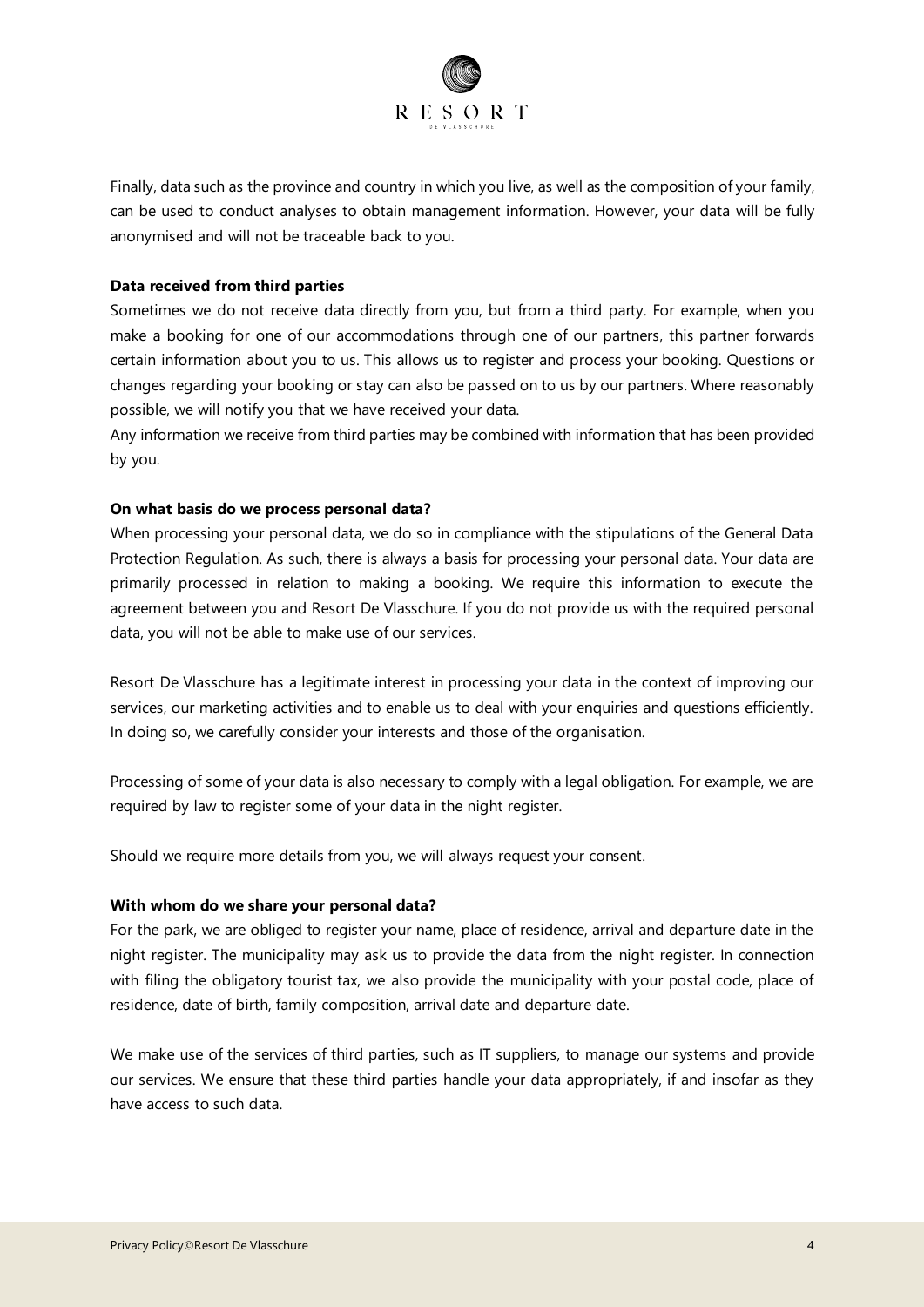

In the unlikely event that you do not pay your invoices on time, we will be forced to transfer the claim to a debt collection agency or a bailiff. The personal data required to ensure the claim is collected will be passed on to the debt collection agency or bailiff.

Any data collected via cookies may be shared with the parties who have placed those cookies. For more information, please see our Cookie Policy.

# **How long do we keep your data?**

We do not store your data longer than necessary to achieve the objectives included in this Privacy Policy unless we have to keep the data for longer on the basis of a legal obligation.

Our goal is to build a lasting relationship with you. Your data will be anonymised once this relationship has ended.

We keep your reviews posted on our websites for a maximum of 2 years after the review was posted.

# **How do we secure your data?**

Resort De Vlasschure has taken technical and organisational security measures to protect your data against loss or unlawful use, such as unauthorised access. The state of the art and the costs of implementation have been taken into account so that we guarantee an appropriate level of security in view of the risks involved in the processing of your data and the nature of the data to be protected. Our policy is aimed at ensuring that only those employees have access to your personal data who actually need access for the performance of their duties.

# **What are your rights?**

# **Right of inspection and the right to rectification, restriction of processing and deletion**

If your personal data is processed by Resort De Vlasschure, you have the right to receive a copy of the data that have been collected about you. You also have the right to receive your data in a structured, commonly used and machine-readable format. Please direct such requests to the following e-mail address: administration@resortdevlasschure.com. You can also send your request in writing to Resort De Vlasschure, Dorpsdijk 12, 4491 EC, Wissenkerke. Resort De Vlasschure will respond to your request within one month of receipt.

If the statement shows that your data are incorrect or incomplete or, in your opinion, in view of the purpose of the registration, you feel that they should not be included in the database of Resort De Vlasschure, you may request Resort De Vlasschure to amend, delete or restrict these data. You also have the right to object to the processing of your data. Please direct such requests to the (e-mail) address or postal address given above.

Should you request us to amend or delete data that are necessary for the execution of the agreement, this may mean that you can no longer use our services.